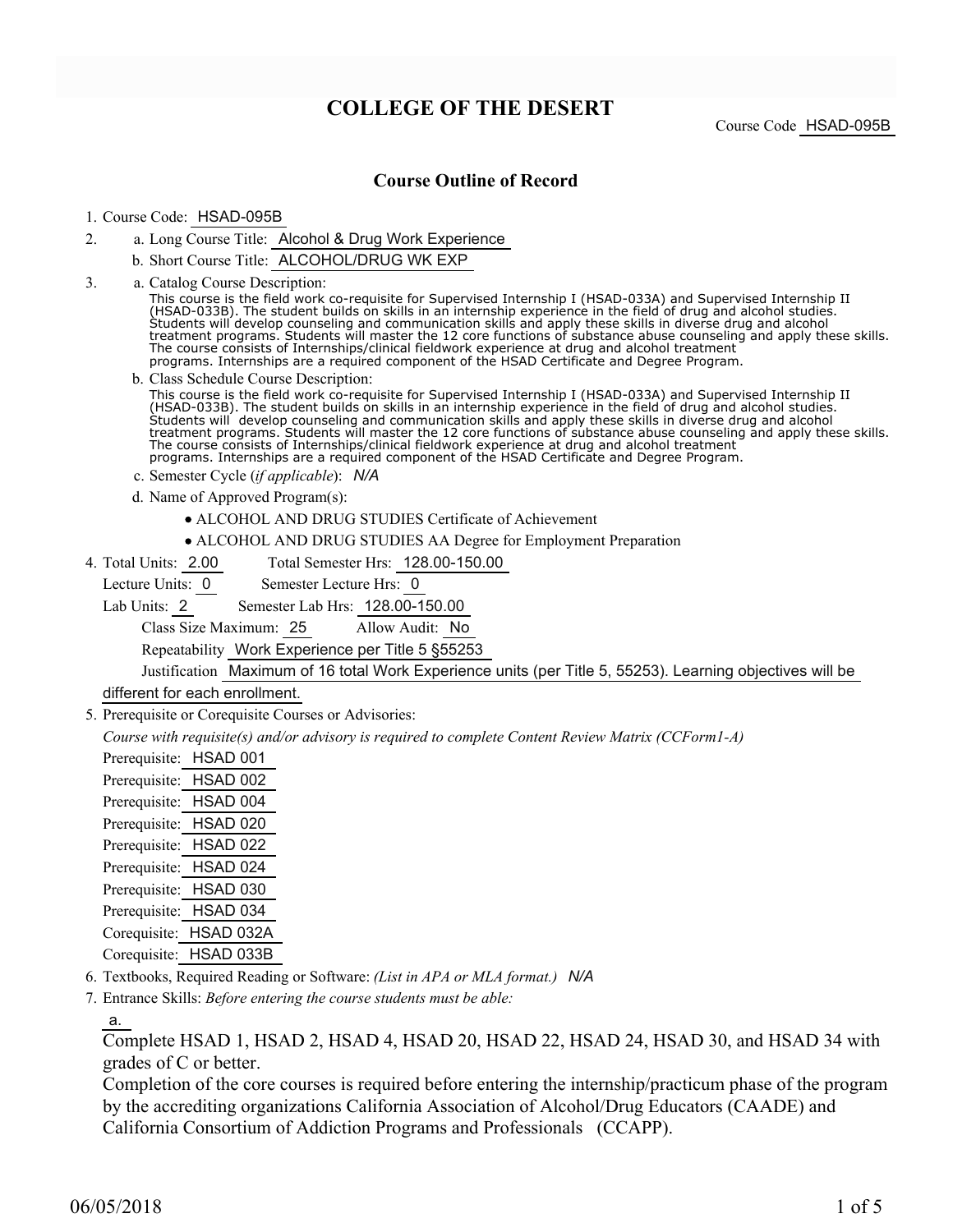#### 8. Course Content and Scope:

#### Lecture:

### See lab content

Lab: *(if the "Lab Hours" is greater than zero this is required)*

Laboratory activities in this course include 128 hours in the clinical setting, generally a substance abuse treatment facility where the 12 core competencies of an addiction counselor are demonstrated and practiced. Under the monitoring and direction of the facility intern supervisor and practicum faculty supervisor, the student will apply previously learned curriculum.

#### 9. Course Student Learning Outcomes:

1.

Apply previously learned curriculum in a work/study internship under the direction and monitoring of agency supervisors and the student's Supervised Practicum and Internship instructors

#### 2.

Develop communication and relationships with clients on an individualized basis.

#### 3.

Define and achieve three measurable objectives for their internship assignments.

4.

Demonstrate knowledge, understanding, and beginning competence in the field of substance abuse counseling.

5.

Complete 10-11 hours in each of the 12 Core Functions of an Addiction Counselor (for a total of no less than 128 hours).

10. Course Objectives: Upon completion of this course, students will be able to:

a. Complete 10-11 hours in each of the 12 Core functions of an addiction counselor for a total of 128 hours of practical experience at an internship site.

b. Demonstrate employment skills under actual working conditions.

c. Apply and integrate acquired knowledge and values of addiction counseling theory to real life experience.

d. Demonstrate an increase in self-identity and confidence as an addiction counselor through individual attention given by instructor/supervisor.

e. Demonstrate an understanding of their own abilities in the work environment.

f. Refine addiction counseling skills taught in the classroom.

11. Methods of Instruction: *(Integration: Elements should validate parallel course outline elements)* 

- a. Activity
- b. Clinical
- c. Collaborative/Team
- d. Experiential
- e. Individualized Study
- f. Journal
- g. Observation
- h. Participation
- i. Self-exploration

Other Methods:

a. Agency/Internship Specific Orientation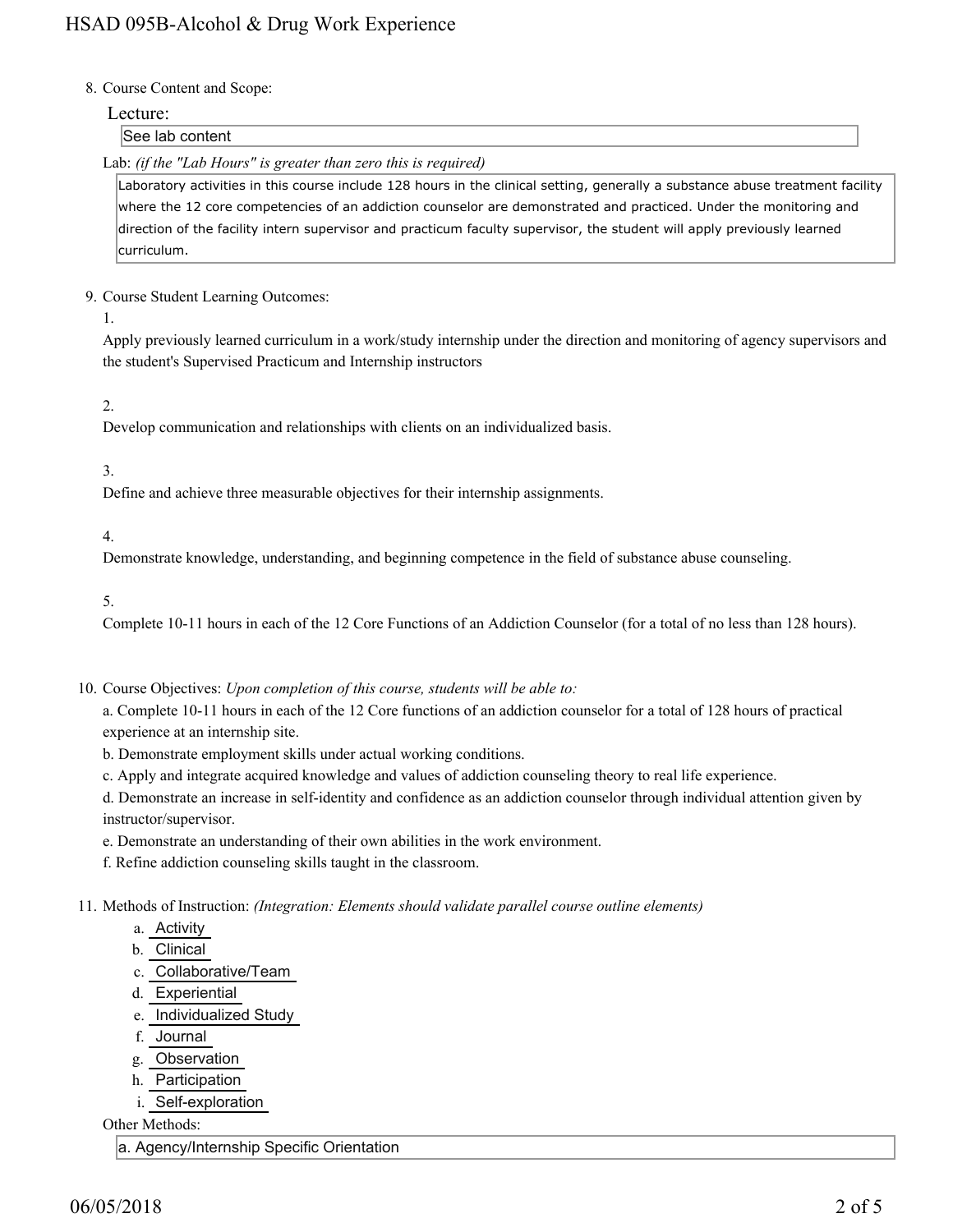12. Assignments: (List samples of specific activities/assignments students are expected to complete both in and outside of class.) In Class Hours: 0

Outside Class Hours: 128.00

- a. In-class Assignments
	- 1. Closely observe the learning experience in the Supervised Internship agency.

2. Rotate assignments at the agency in order to view and participate in all aspects of the agency's functions and methods.

- 3. Apply and refine skills related to the 12 Core Functions of substance abuse counseling.
- 4. Develop measurable learning objectives with the supervisor that are specific to the job.
- 5. Confer with agency supervisor on final learning objectives.

6. Meet with agency supervisor and instructor to discuss objectives and other issues and sign the internship agreement.

b. Out-of-class Assignments

1. Prepare small group experiential activities to lead at internship site.

- 2. Prepare educational talks/lessons to give at internship site.
- 13. Methods of Evaluating Student Progress: The student will demonstrate proficiency by:
	- Reading reports
	- Field/physical activity observations
	- Presentations/student demonstration observations
	- Group activity participation/observation
	- Self/peer assessment and portfolio evaluation
	- Student participation/contribution
	- Student preparation
	- Organizational/timelines assessment
	- Other

An agency supervisor evaluates supervised interns for each rotation. These evaluations are shared with the Practicum/Internship Supervisor. The Practicum/Internship Supervisor shares agency evaluations with supervised interns. The Practicum/Internship Supervisor and the intern discuss and make adjustments as necessary.

14. Methods of Evaluating: Additional Assessment Information:

a. Hours worked. b. Performance on 12 Core Functions. c. Attendance at agency orientation. e. Completion and timelines of paperwork f. On-site visit by the instructor/coordinator.

- 15. Need/Purpose/Rationale -- All courses must meet one or more CCC missions.
	- PO Career and Technical Education

Fulfill the requirements for an entry- level position in their field.

Apply critical thinking skills to execute daily duties in their area of employment.

Display the skills and aptitude necessary to pass certification exams in their field.

IO - Personal and Professional Development

Self-evaluate knowledge, skills, and abilities.

Develop realistic goals.

Display habits of intellectual exploration, personal responsibility, and physical well being.

Demonstrate an understanding of ethical issues to make sound judgments and decisions.

#### 16. Comparable Transfer Course

|  | <b>University System</b> | Campus | <b>Course Number</b> | Course Title | <b>Catalog Year</b> |
|--|--------------------------|--------|----------------------|--------------|---------------------|
|--|--------------------------|--------|----------------------|--------------|---------------------|